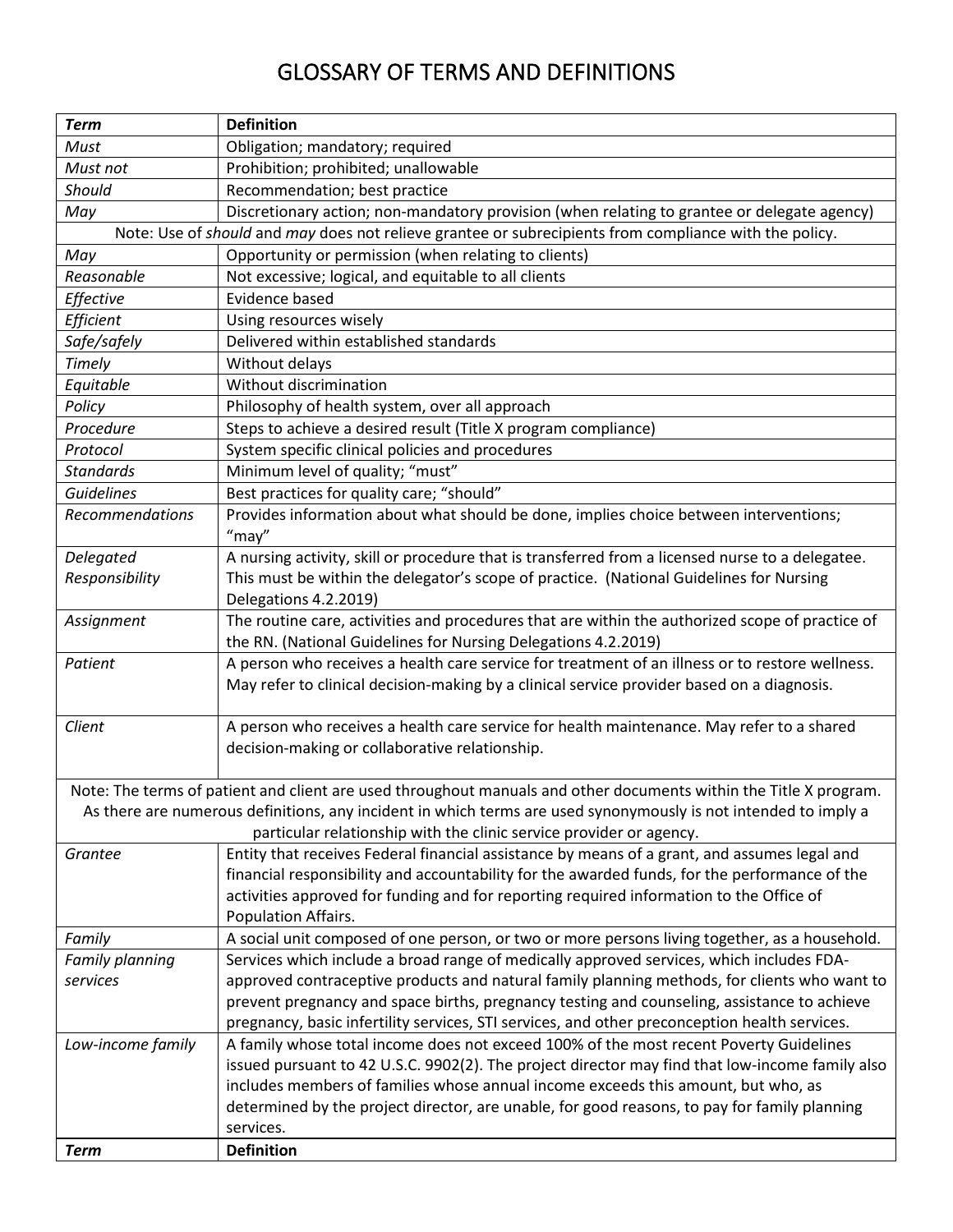| Family planning user        | An individual who has at least one family planning encounter at a Title X service site during the<br>reporting period.                                                                          |
|-----------------------------|-------------------------------------------------------------------------------------------------------------------------------------------------------------------------------------------------|
| Family planning             | A documented contact between an individual and a family planning provider that is either                                                                                                        |
| encounter                   | face-to-face in a Title X service site or virtual using telehealth technology. The purpose of a                                                                                                 |
|                             | family planning encounter-whether clinical or non-clinical-is to provide family planning and                                                                                                    |
|                             | related preventive health services to female and male clients who want to avoid unintended                                                                                                      |
|                             | pregnancies or achieve intended pregnancies. To be counted for purposes of the FPAR, a                                                                                                          |
|                             | written record of the services provided during the family planning encounter must be                                                                                                            |
|                             | documented in the client record.                                                                                                                                                                |
| Virtual family              | An encounter using telecommunications and information technology to provide access to Title                                                                                                     |
| planning encounter          | X family planning and related preventive health services, including assessment, diagnosis,                                                                                                      |
|                             | intervention, consultation, education and counseling, and supervision, at a distance.                                                                                                           |
| Telehealth                  | Includes telephone, facsimile machines, electronic mail systems, videoconferencing, store-an-                                                                                                   |
| technologies                | forward imaging, streaming media, remote monitoring devices, and terrestrial and wireless<br>communications.                                                                                    |
| Program and project         | Synonymous terms. A plan or sequence that is funded to fulfill the requirements elaborated in                                                                                                   |
|                             | a Title X funding announcement; it may be comprised of, and implemented by, a single grantee                                                                                                    |
|                             | or subrecipient(s), or a group of partnering providers who, under a grantee or subrecipient,                                                                                                    |
|                             | deliver comprehensive family planning services that satisfy the requirements grant within a                                                                                                     |
|                             | service area.                                                                                                                                                                                   |
|                             | Individuals who directly participate in the provision of Title X Family Planning services. This                                                                                                 |
| Project staff               | may include but is not limited to: Medical Director, medical staff, administrative staff, billing                                                                                               |
|                             | staff, volunteers, nursing students, medical residents.                                                                                                                                         |
| Subrecipient and            | Entity that provides family planning services with Title X funds under a written agreement with                                                                                                 |
| delegate agency             | a grantee or another subrecipient.                                                                                                                                                              |
| Service site                | Clinic or other location where Title X services are provided to clients.                                                                                                                        |
|                             |                                                                                                                                                                                                 |
| <b>Deliverables</b>         | Documents due to grantee to show compliance with program requirements.                                                                                                                          |
| Fee Schedule                | Complete table of client fee responsibility; included within SFDS                                                                                                                               |
| <b>Sliding Fee Discount</b> | This financial document includes; fee codes, full fee charges, income level ranges based on FPL,                                                                                                |
| <b>Schedules (SFDS)</b>     | percentage of discount from full fee, client responsibility of full fee charge. Models and                                                                                                      |
|                             | examples included in 1.5.2 Discount Schedule and applies to other policies. This document                                                                                                       |
|                             | must be approved for compliance by the WHC prior to implementing charges.                                                                                                                       |
| <b>Corrective Action</b>    | Report of findings or areas of improvement requiring corrective action in order to be in                                                                                                        |
| Plan (CAP)                  | compliance with regulations, requirements or policies. This will require additional                                                                                                             |
|                             | interventions/actions and reporting by the delegate agency in order to stay within the terms of                                                                                                 |
|                             | the contract with the grantee.                                                                                                                                                                  |
| Confidential services       | Phrase used by OPA in 1.5.6 and 42 CFR 59.2 regarding minors seeking services. All clients                                                                                                      |
|                             | should expect the services requested are confidential, however this should not be confused                                                                                                      |
|                             | with confidential billing and confidential collections.                                                                                                                                         |
| Confidential billing        | When a client for good reason does not want, for good reason, the services received through a                                                                                                   |
| and confidential            | Title X Family Planning Project to be billed to private insurance due to an EOB or bill to be sent                                                                                              |
| collections                 | to the policy holder. (Good reason) includes but is not limited to: client is a minor; client is a                                                                                              |
|                             | victim or domestic violence or any situation in which a client's confidentiality may be                                                                                                         |
|                             | jeopardized or may put the client at risk of harm.                                                                                                                                              |
| <b>Family Planning</b>      | A family planning provider is the individual who assumes primary responsibility for assess a                                                                                                    |
| Provider                    | client and documenting services in the client record. Providers include those agency staff that                                                                                                 |
|                             | exercise independent judgement as to the services rendered to the client during an encounter.                                                                                                   |
|                             | The provider                                                                                                                                                                                    |
| <b>Clinical Service</b>     | Includes physicians, physician assistants, nurse practitioners, certified nurse midwives, and                                                                                                   |
| Provider (CSP)              | registered nurses with an expanded scope of practice who are trained and permitted by state-                                                                                                    |
|                             | specific regulations to perform all aspects of the user (male or female) physical assessments<br>recommended for contraceptive, related preventive health, and basic infertility care. CSPs are |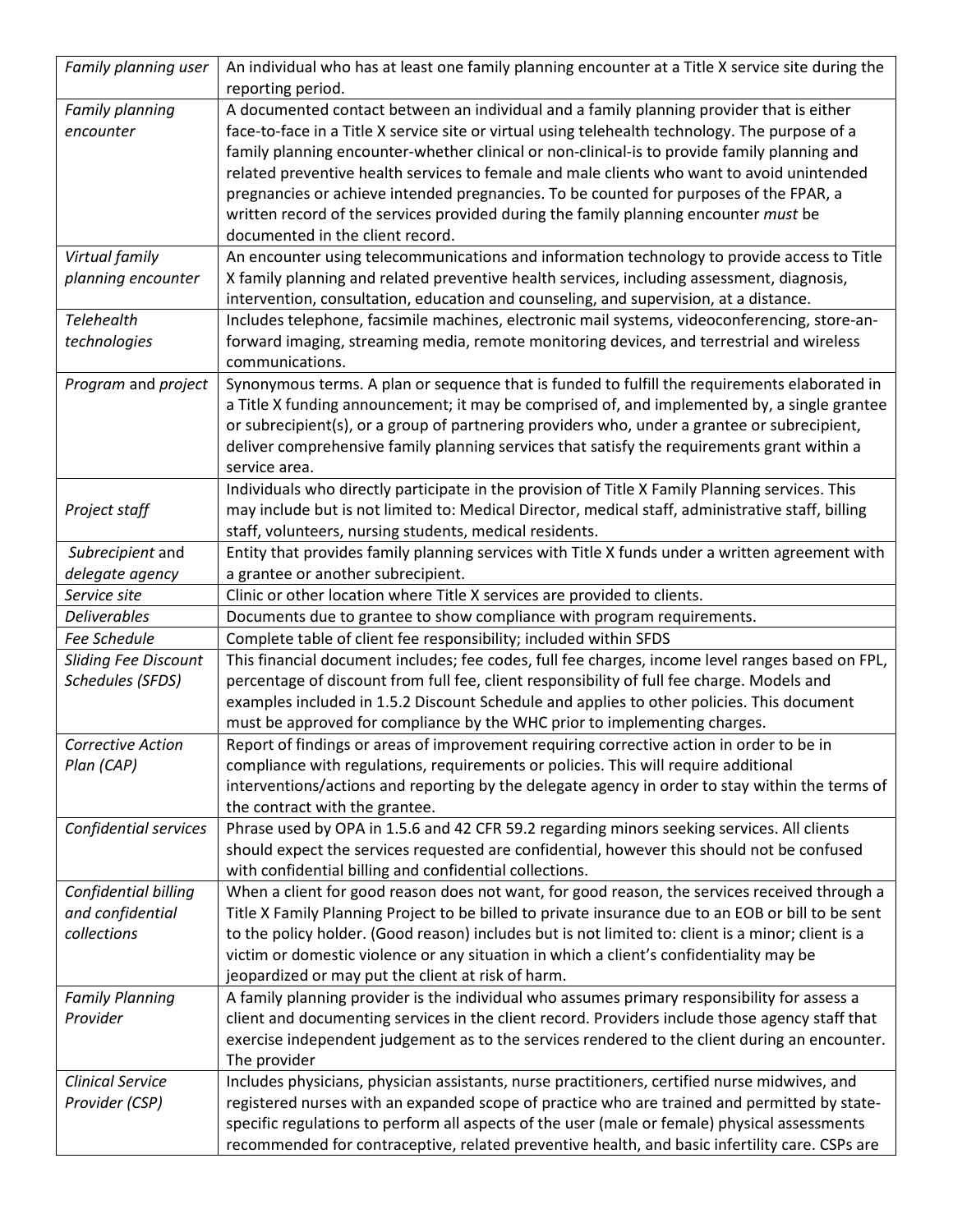|                                                                                                                | able to offer client education, counseling, referral, follow-up, and clinical services (physical                          |  |
|----------------------------------------------------------------------------------------------------------------|---------------------------------------------------------------------------------------------------------------------------|--|
|                                                                                                                | assessment, treatment, and management) relating o a client's proposed or adopted method of                                |  |
|                                                                                                                | contraception, general reproductive health, or infertility treatment, in accordance with the                              |  |
|                                                                                                                | Title X program requirements.                                                                                             |  |
| <b>Other Services</b>                                                                                          | Include other agency staff (e.g., RN, PHN, LPN, CNA, health educators, social workers, or clinic                          |  |
| Providers                                                                                                      | aides) that offer client education, counseling, referral, or follow-up services relating to the                           |  |
|                                                                                                                | client's proposed or adopted method of contraception, general reproductive health, or                                     |  |
|                                                                                                                | infertility treatment, as described in the Title X program requirements.                                                  |  |
|                                                                                                                | The type of family planning provider who renders the care, regardless of the services rendered, determines the type of    |  |
|                                                                                                                | family planning encounter. Although a client may meet with both CSP and other CSP during an encounter, the provider       |  |
|                                                                                                                | with the highest level of training, who take ultimate responsibility for the client's clinical or non-clinical assessment |  |
| and care during the encounter, is credited with the encounter. Title X and the WHC protocols, policies, and    |                                                                                                                           |  |
| procedures do not supersede scope of practice promulgated by the respective State of Wyoming Regulatory Agency |                                                                                                                           |  |
| <b>Licensing Boards. Clinical</b>                                                                              |                                                                                                                           |  |
| <b>Quality healthcare</b>                                                                                      | Healthcare which is safe, effective, client-centered, timely, efficient, and equitable.                                   |  |
| Client-centered care                                                                                           | Care which is respectful of and responsive to, individual client preferences, needs and values;                           |  |
|                                                                                                                | client values guide all clinical decisions.                                                                               |  |
| Culturally and                                                                                                 | Services which are respectful and responsive to the health beliefs, practices and needs of                                |  |
| linguistically                                                                                                 | diverse patients.                                                                                                         |  |
| appropriate services                                                                                           |                                                                                                                           |  |
| Trauma-informed                                                                                                | A program, organization, or system that is trauma-informed realizes the widespread impact                                 |  |
| care                                                                                                           | and understands potential paths for recovery; recognizes the signs and symptoms of trauma in                              |  |
|                                                                                                                | clients, families, staff and others involved with the system; and responds by fully integrating                           |  |
|                                                                                                                | knowledge about trauma into policies, procedures and practices, and seek to actively resist re-                           |  |
|                                                                                                                | traumatization.<br>NFPRHA 2000 Regulation and 2019 Rule Comparison                                                        |  |
| <b>Health Equity</b>                                                                                           | All persons have the opportunity to attain their full health potential and no one is                                      |  |
|                                                                                                                | disadvantaged from achieving this potential because of social position or other socially                                  |  |
|                                                                                                                | determined circumstances.                                                                                                 |  |
|                                                                                                                |                                                                                                                           |  |

| Inclusivity         | When all people are fully included and can actively participate in and benefit from family      |
|---------------------|-------------------------------------------------------------------------------------------------|
|                     | planning, including, but not limited to, individuals who belong to underserved communities,     |
|                     | such as Black, Latino, and Indigenous and Native Americans persons, Asian Americans and         |
|                     | Pacific Islanders and other persons of color; members of religious minorities; lesbian, gay,    |
|                     | bisexual, transgender, and queer (LGBTQ++) persons; persons with disabilities; persons who      |
|                     | live in rural areas; and persons otherwise affected by persistent poverty or inequality.        |
| Disparity impact    | Measure and inform how different services will be delivered to, and received by, underserved    |
| statement           | groups or priority populations within the general population. A tool to achieve health equity   |
|                     | for racial and ethnic minorities, people with disabilities, sexual and gender minorities,       |
|                     | individuals with LEP, and rural populations.                                                    |
| Adolescent-friendly | Services that are accessible, acceptable, equitable, appropriate and effective for adolescents. |
| health services     |                                                                                                 |
| Early adolescent    | < 15 years of age (minor)                                                                       |
| Middle adolescent   | 15-17 years of age (minor)                                                                      |
| Late adolescent     | 18-24 years of age                                                                              |
|                     |                                                                                                 |